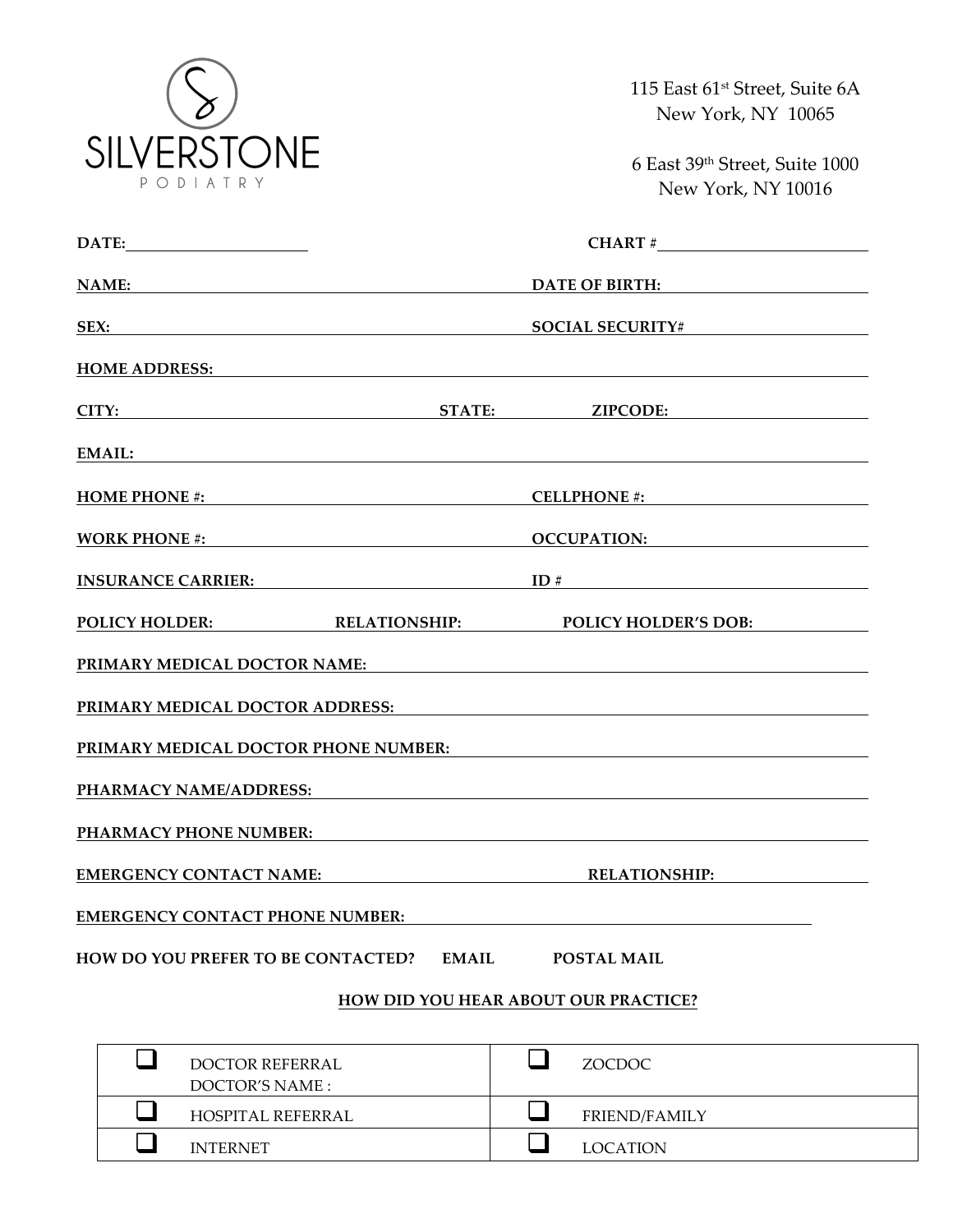| <b>INSURANCE PLAN</b> | <b>OTHER.</b> |
|-----------------------|---------------|
|-----------------------|---------------|

#### **WHAT COMPLAINT BRINGS YOU TO THE DOCTOR TODAY?**

| <b>BUNIONS</b>             | <b>INFECTION OR WOUND</b> |
|----------------------------|---------------------------|
| <b>HAMMERTOES</b>          | PAIN ON BALL OF FOOT      |
| <b>NAIL DISEASE/FUNGUS</b> | <b>ANKLE SPRAIN</b>       |
| <b>SKIN DISEASE/RASH</b>   | <b>ORTHOTICS</b>          |
| DIABETIC FOOT EVALUATION   | TENDINITIS/MUSCLE PAIN    |
| <b>RUNNING INJURY</b>      | FRACTURE/BROKEN BONE      |
| <b>HEEL PAIN</b>           | <b>OTHER:</b>             |
| <b>INGROWN NAIL</b>        | OTHER:                    |

PLEASE INDICATE THE LEVEL OF FOOT/ANKLE PAIN YOU ARE HAVING BY CIRCLING A NUMBER

PLEASE CIRCLE THE AREA OF THE FOOT YOU ARE HAVING PAIN OR ARE CONCERNED ABOUT





**RIGHT FOOT** 

LEFT FOOT

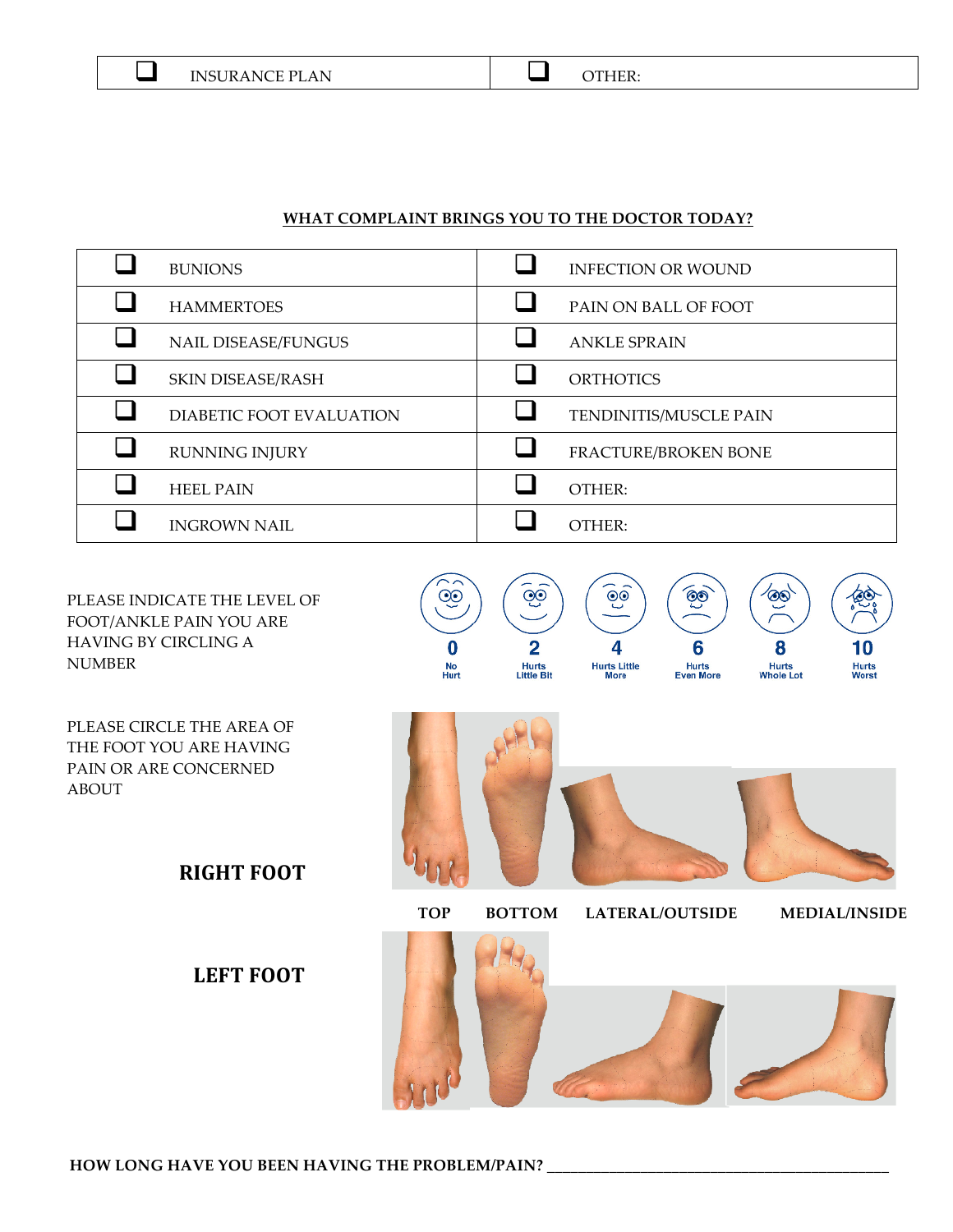## **PLEASE DESCRIBE THE NATURE OF THE PAIN:**

 $\square$  SHARP $\square$  DULL  $\square$  ACHING  $\square$  BURNING  $\square$  WORSE AFTER ACTIVITY  $\square$  WORSE IN THE MORNING  $\square$  <br> WORSE AT END OF THE DAY  $\square$  <br> TINGLING/NUMBNESS

#### **PAST MEDICAL HISTORY**

| <b>ARTHRITIS</b>                          | CANCER (indicate type):                     |
|-------------------------------------------|---------------------------------------------|
| <b>BACK PAIN</b>                          | BLEEDING/CLOTTING DISORDERS                 |
| <b>ARTIFICIAL JOINTS</b>                  | BLOOD CLOTS/DVT/PULMONARY<br><b>EMBOLUS</b> |
| <b>GOUT</b>                               | PERIPHERAL VASCULAR DISEASE                 |
| <b>DIABETES</b>                           | HEART DISEASE/HEART ATTACK                  |
| FOOT ULCERS/INFECTION                     | <b>HIGH BLOOD PRESSURE</b>                  |
| NEUROLOGICAL OR NERVE<br><b>DISORDERS</b> | <b>HIGH CHOLESTEROL</b>                     |
| MIGRAINES/HEADACHES                       | <b>HEART MURMUR</b>                         |
| STROKE/TIA                                | KIDNEY PROBLEMS/KIDNEY STONES               |
| HEPATITIS (circle type): A B C            | STOMACH ULCERS OR REFLUX (GERD)             |
| PSYCHIATRIC CARE                          | <b>THYROID ISSUES</b>                       |
| <b>DEPRESSION</b>                         | HIV/AIDS                                    |
| <b>ANXIETY DISORDER</b>                   | <b>SUBSTANCE ABUSE</b>                      |
| FIBROMYALGIA                              | OTHER:                                      |
| <b>LUNG DISEASE</b>                       | OTHER:                                      |
| <b>ASTHMA</b>                             | OTHER:                                      |

## **CURRENT MEDICATIONS**

| <b>NAME</b> | <b>DOSAGE</b> | <b>FREQUENCY</b> |
|-------------|---------------|------------------|
|             |               |                  |
|             |               |                  |
|             |               |                  |
|             |               |                  |
|             |               |                  |
|             |               |                  |
|             |               |                  |
|             |               |                  |
|             |               |                  |
|             |               |                  |
|             |               |                  |
|             |               |                  |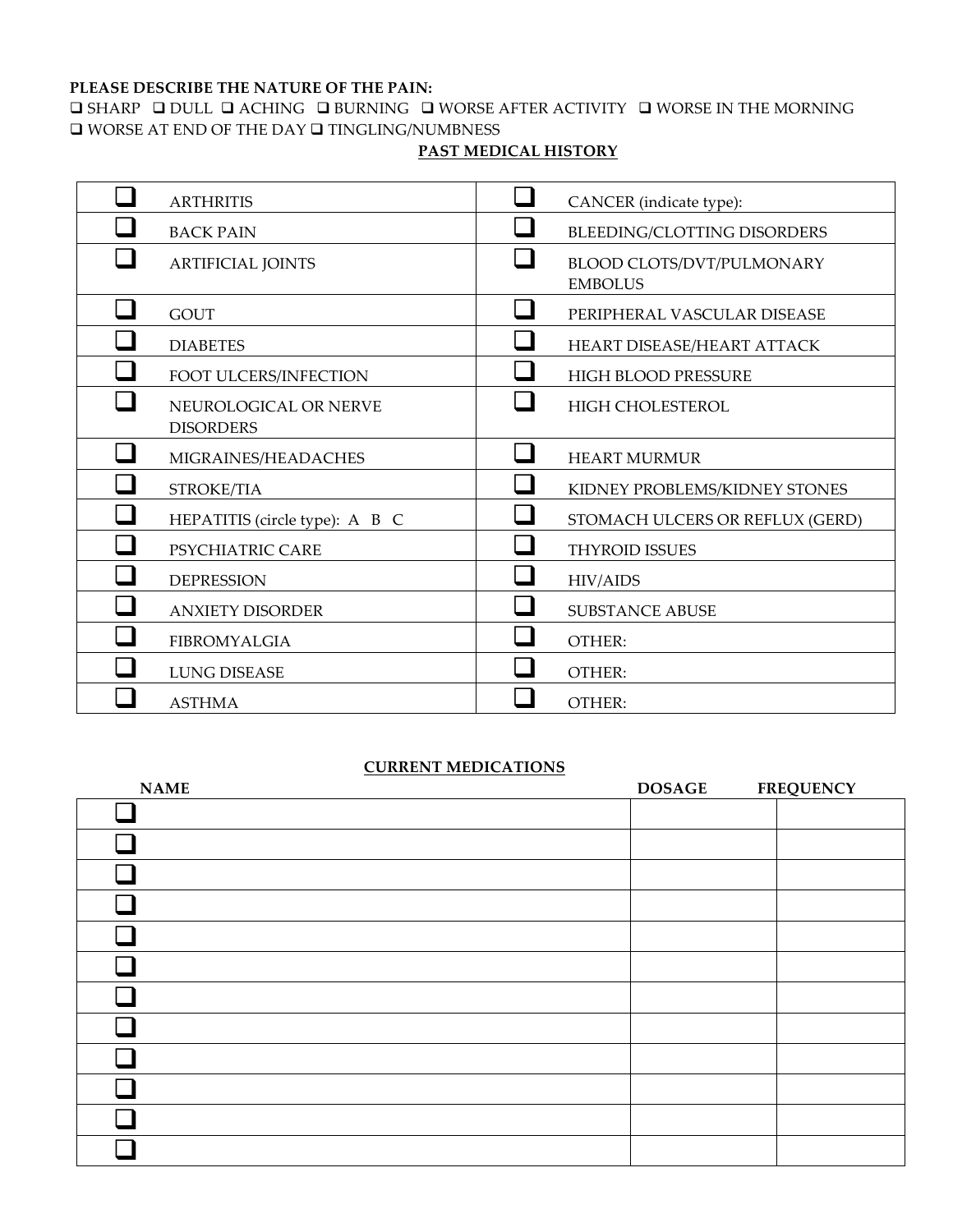## **REVIEW OF SYSTEMS**

#### **ARE YOU CURRENTLY HAVING OR HAVE YOU PREVIOUSLY HAD PROBLEMS WITH YOUR:**

(If yes, please check the appropriate symptoms that apply)

|                   |          | <b>□ LOSS OF APPETITE</b>        |
|-------------------|----------|----------------------------------|
| CONSTITUTIONAL    | NO / YES | <b>Q</b> GAIN OR LOSS OF WEIGHT  |
|                   |          | $\Box$ FEVER                     |
|                   |          | <b>Q DIFFICULTY SLEEPING</b>     |
|                   |          | $\Box$ CHILLS                    |
|                   |          | $\Box$ FEELING WEAK              |
|                   |          | $\Box$ FATIGUE                   |
|                   |          | $\Box$ ITCHING                   |
| <b>SKIN</b>       | NO/YES   | $\Box$ RASH                      |
|                   |          | $\Box$ HIVES                     |
|                   |          | $\square$ SKIN CANCER            |
|                   |          | $\square$ SKIN ULCER             |
|                   |          | $\Box$ CHEST PAIN                |
| CHEST/LUNGS       | NO / YES | $\square$ SWELLING OF THE LEGS   |
|                   |          | <b>OPALPITATIONS</b>             |
|                   |          | <b>Q SHORTNESS OF BREATH</b>     |
|                   |          | $\Box$ HEART ATTACK              |
|                   |          | <b>O DIFFICULTY BREATHING</b>    |
|                   |          | $\Box$ SLEEP APNEA               |
|                   |          | $\Box$ JOINT PAIN                |
| MUSCULOSKELETAL   | NO/YES   | $\square$ NECK PAIN              |
|                   |          | $\square$ BACK PAIN              |
|                   |          | <b>Q AMBULATORY DIFFICULTIES</b> |
|                   |          | $\square$ MUSCLE PAIN            |
|                   |          | $\Box$ JOINT STIFFNESS           |
|                   |          | $\square$ SWELLING               |
|                   |          | $\Box$ FAINTING                  |
| NEUROLOGICAL      | NO / YES | $\Box$ DIZZINESS                 |
|                   |          | <b>OMOTOR WEAKNESS</b>           |
|                   |          | <b>Q CHANGE IN MOODS</b>         |
|                   |          | $\square$ SEIZURE                |
|                   |          | $\Box$ ATAXIA                    |
|                   |          | $\Box$ TINGLING/BURNING          |
|                   |          | <b>III</b> MEMORY LOSS           |
|                   |          | <b>Q CHANGE IN SPEECH</b>        |
|                   |          | $\Box$ ANEMIA                    |
| <b>HEME/LYMPH</b> | NO / YES | <b>O BRUISE EASILY</b>           |
|                   |          | $\Box$ BLEEDING                  |
|                   |          | $\square$ SWELLING               |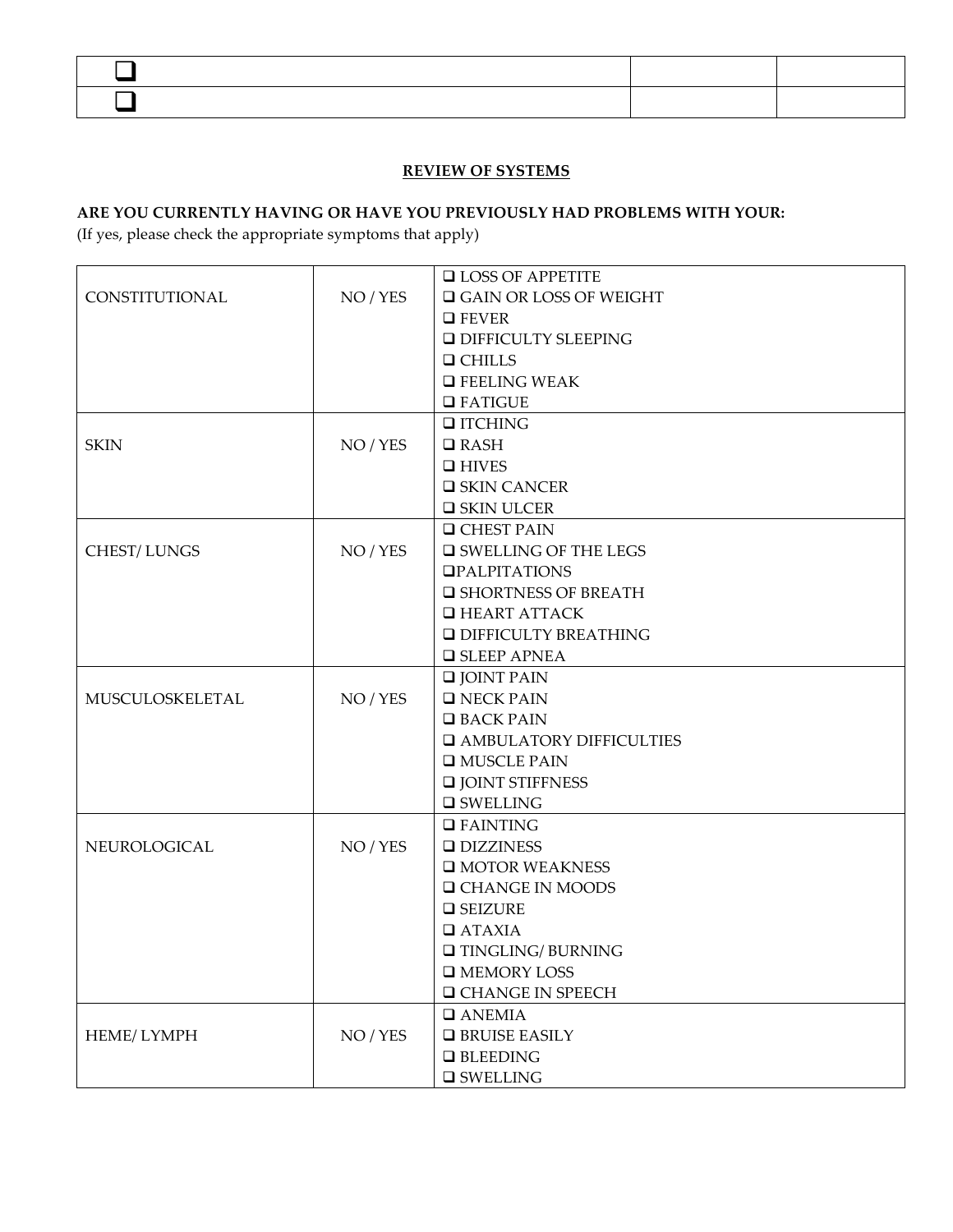## **PLEASE CHECK OR LIST ANY ALLERGIES IN THE APPROPRIATE BOX BELOW**

| PENICILLIN                        | <b>LATEX</b>              |
|-----------------------------------|---------------------------|
| <b>CODEINE</b>                    | SHELLFISH                 |
| <b>ASPIRIN</b>                    | METALS (STEEL, NICKEL)    |
| NSAIDS (ADVIL, MOTRIN, IBUPROFEN) | <b>TAPE ON SKIN</b>       |
| <b>IODINE</b>                     | <b>SEASONAL ALLERGIES</b> |
| <b>SULFA DRUGS</b>                | OTHER:                    |

#### **SOCIAL HISTORY**

| DO YOU CURRENTLY SMOKE TOBACCO CIGARETTES?             | $\Box$ YES $\Box$ NO |
|--------------------------------------------------------|----------------------|
| DO YOU CURRENTLY USE ANY ILLICIT DRUGS?                | $\Box$ YES $\Box$ NO |
| DO YOU CURRENTLY DRINK ALCOHOL EXCESSIVELY?            | $\Box$ YES $\Box$ NO |
| HAVE YOU EVER BEEN IN A DRUG OR ALCOHOL REHAB PROGRAM? | $\Box$ YES $\Box$ NO |

## **SURGICAL HISTORY (IF YES, LIST TYPE OF SURGERY)**

| <b>FOOT SURGERY</b>  | CANCER SURGERY (list type) |
|----------------------|----------------------------|
| <b>KNEE SURGERY</b>  | <b>CIRCULATION SURGERY</b> |
| <b>HIP SURGERY</b>   | <b>BRAIN SURGERY</b>       |
| <b>BACK SURGERY</b>  | <b>ABDOMINAL SURGERY</b>   |
| <b>HEART SURGERY</b> | OTHER:                     |

#### **FAMILY HISTORY**

| DOES ANYONE IN YOUR FAMILY HAVE A HISTORY OF DIABETES?      | $\Box$ YES $\Box$ NO |
|-------------------------------------------------------------|----------------------|
| DOES ANYONE IN YOUR FAMILY HAVE A HISTORY OF HEART DISEASE? | $\Box$ YES $\Box$ NO |
| DOES ANYONE IN YOUR FAMILY HAVE A HISTORY OF BLOOD CLOTS?   | $\Box$ YES $\Box$ NO |

## **PATIENT ATTESTATION**

## **I HEREBY ATTEST THAT THE INFORMATION PROVIDED IN THE REGISTRATION FORM AND MEDICAL HISTORY IS TRUE, ACCURATE, AND COMPLETE TO THE BEST OF MY KNOWLEDGE.**

 $\mathsf{r}$ 

| <b>PATIENT SIGNATURE:</b><br>DATE: |  |  |
|------------------------------------|--|--|
|------------------------------------|--|--|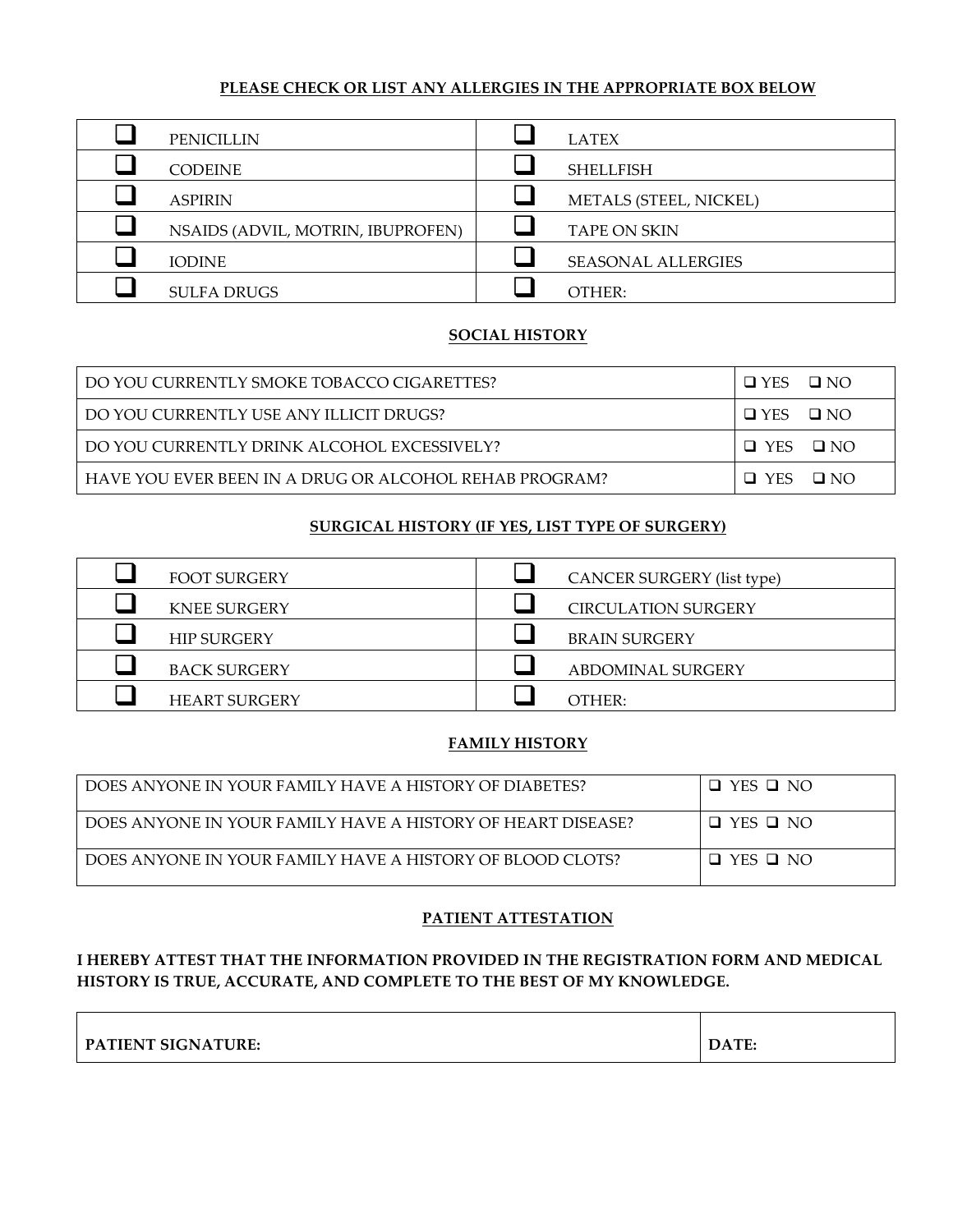# **Silverstone Podiatry PLLC**

## Health Information- HIPPA

I hereby consent and authorize Silverstone Podiatry PLLC to use and disclose my health information, which includes all or any part of my medical records and any other information concerning my diagnosis or treatment, by and to its workforces members, health care professionals, insurance companies, medical facilities, physicians and vendors or suppliers involved, or who may become involved, with my treatment, the payment for my treatment and/or the health care operations of Silverstone Podiatry PLLC.

I understand that, for example, my health information may be used or disclosed by Silverstone Podiatry PLLC: provide for my care and treatment, including the filling and supplying of prescriptions; communicate among various health care professionals who are involved in my care or treatment; obtain payment for care and treatment provided by Silverstone Podiatry PLLC; provide information to and obtain payment from my health insurance company or plan; assess and review the quality of my care; and conduct its business and health care operations.

I have read and understand Silverstone Podiatry PLLC'S HIPPA Notice of Privacy Practices, which is available in the office and contains information on the uses and disclosures of my protected health information. I understand that Silverstone Podiatry PLLC has the right to change its HIPPA Notice of Privacy Practices from time to time and that whenever an important change is made, Silverstone Podiatry PLLC will post a new notice in the office. I may contact Silverstone Podiatry PLLC at any time to obtain a current copy of the HIPPA Notice of Privacy Practices.

I agree that Silverstone Podiatry PLLC may disclose my protected health information to a family member, close personal friend, or other caregiver, who is involved with my healthcare, and/or payment relating to my healthcare. In that case, Silverstone Podiatry PLLC will disclose only information that is directly relevant to the person's involvement with my healthcare and/or payment relating to my healthcare unless I request otherwise. I agree that Silverstone Podiatry PLLC may call my home or other designated locations and leave a message on voicemail or in person in reference to any items that assist Silverstone Podiatry PLLC in carrying out its business and healthcare operations including, but not limited to, appointment reminders, insurance items, any clinical care matters and laboratory results. Silverstone Podiatry PLLC may also mail such information my home or other designated locations.

| Patient Name |  |
|--------------|--|
|--------------|--|

Patient Signature Date of the U

| Я |
|---|
|   |